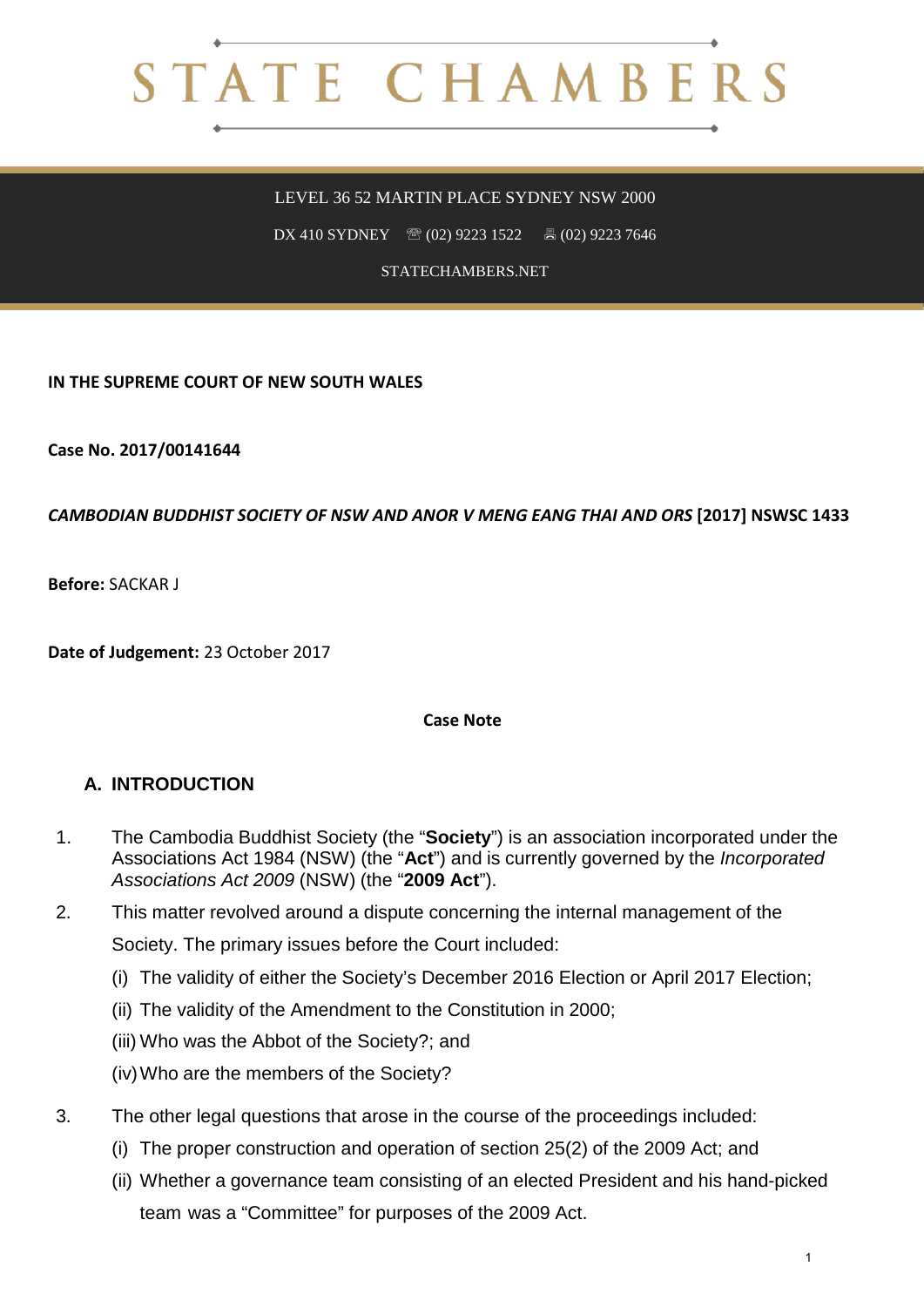# **B. BACKGROUND FACTS**

- 4. The First Defendant and the other 11 co-defendants (the "**First Group**") were elected into office as the directors and members of the Society's management committee (the **"Board")** pursuant to an election held on 18 December 2016 (the "**December 2016 Election**").
- 5. On 30 April 2017 certain persons purportedly held a Special Meeting and elected to remove all members of the Board pursuant to clauses 28 and 29 of Society's constitution (the "**Constitution**) and appoint Mr. Thin Em as President of the Society (the "**April 2017 Election**"). Subsequently, a group led by Mr Thin Em continued to claim rights to leadership of the Society's Management Committee (the "**Second Group**").
- 6. Hence, there was a question as to which of the two groups (First or Second Group) constituted the valid Board members of the Society.
- 7. The Second Group led by Mr. Thin Em claimed that the December 2016 Election was tainted by interference, voter irregularities and was not conducted in accordance with the rules of the Constitution. Inversely, the Defendants case was that the Second Group contravened sections 17, 20, 28, 29 and 41 of the Constitution and as such the April Election 2017 was not a valid election.

In November 2000, members of the Society voted to amend the Society's Constitution (the "**Amendment**"). The Amendment left much to be desired in that it heralded a number of inconsistencies in the Constitution. The introduction of the new section 261 altered the corporate governance regime of the Society significantly.

9. The New Section 261 had the effect of changing the election regime in the Constitution. Consequently, the governing body of the Society consisted of the elected president and his 12 nominees ("**The President and His Team**").

Board of Directors. The members shall vote to elect the President. Once elected, the President shall 1 *(The Abbot and the Assistant Abbot of Wat Khemarangsaram shall automatically be members of the nominate this team of 12 to work with him.*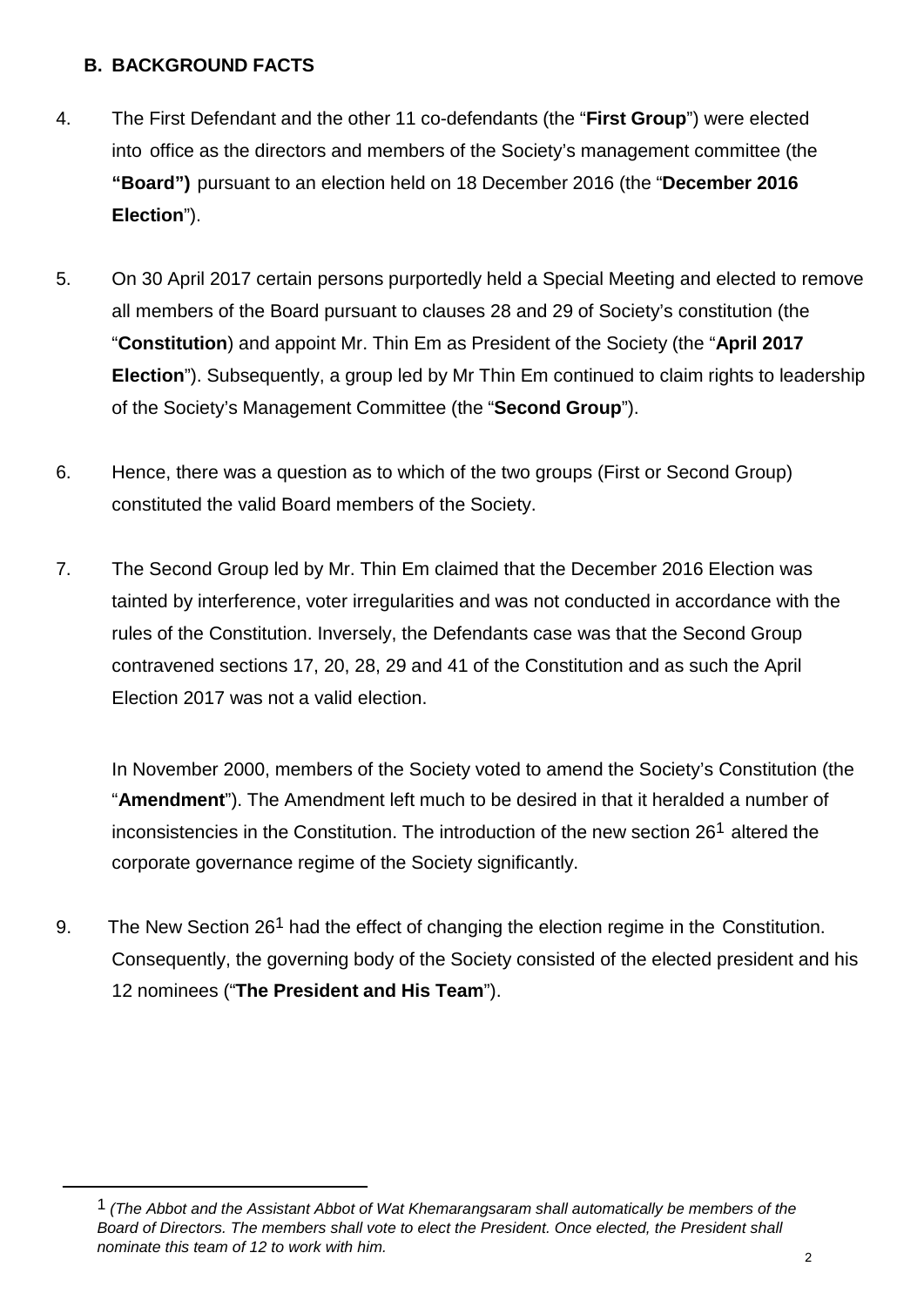## *The Validity of the Elections and the effect of the New Section 26*

- 10. The Court found that neither the December 2016 Election nor the April 2017 Election was valid because of issues going to the validity of the Amendment, the notion of Committee under the Constitution, and the question of membership.
- 11. At the heart of the question of validity of the elections was the effect of the Amendment. Also, fatal to both the Plaintiffs' and Defendants' cases was the court's ruling with respect to a handwritten notation at the end of the Amendment document (the "**Notation**"). The Notation indicated that 25 out of the 41 people who attended the meeting voted in favour of the Amendment. This fell short of the three-quarter majority required under section 57 of the Constitution (the "**Irregularity**").
- 12. On the law relating to the exercise of the court's discretion in the face of a claim for discretionary relief based on a challenge to the validity of an election, his Honour relied on Brereton J's summary in *Re Sri Guru Singh Sabah, Sydney Inc. (The Sikh Association of Sydney)* [2017] NSWSC 1092 at [35]- [37], to state that the materiality of an irregularity in an election will bear on the discretion of the court to grant or withhold declaratory relief.
- 13. With respect to the Irregularity, the question before the Court was whether clause 57 of the Constitution should be construed strictly or whether there was any legal mechanism to overcome the Irregularity introduced by the Notation.
- 14. The Defendants submitted that the Irregularity could be overcome by reliance on certain legal mechanisms including the operation of section 1322 of the Corporations Act, the presumption of regularity and/or ratification. On the other hand, the Plaintiffs accepted that the Amendment was ineffective.
- 15. His Honour found that: (i) the failure to pass the Amendment by the requisite three-quarters majority was a matter of substance which could not be remedied under s 1322 of the Corporations Act. In his view, changes to the questions of governance and membership go directly to the lifeblood of the Society and cannot be construed as matters of procedure; (ii) the Amendment could not be saved by the concept of Ratification or Presumption of Regularity.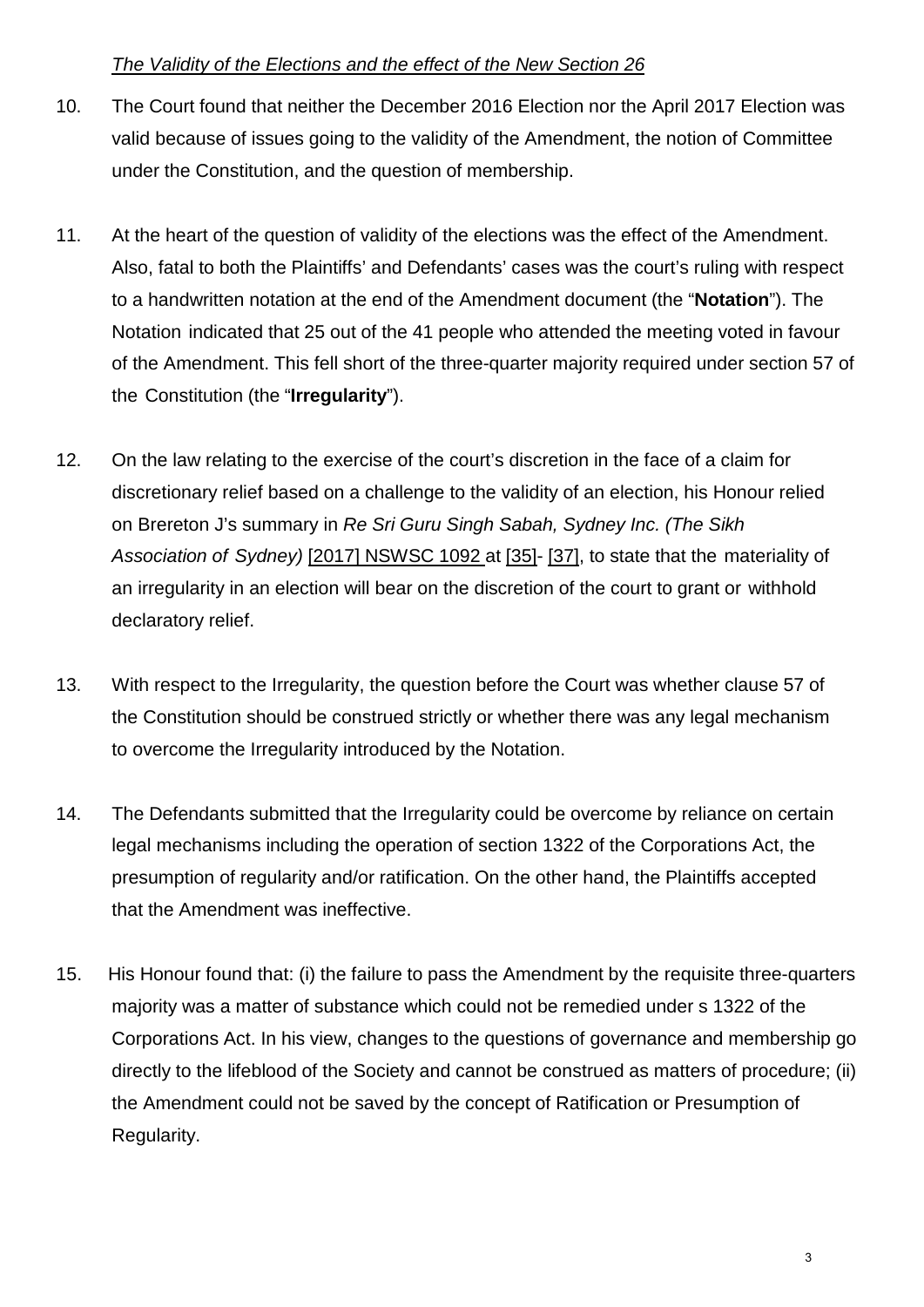16. Conclusively, His Honour found that the Amendment was invalidly passed in contravention of clause 57 of the Constitution and as such the results of both elections should be set aside.

# *Construction of Section 25(2) of the 2009 Act*

- 17. In the course of the proceeding a question arose as to whether the Model Constitution<sup>2</sup> provisions relating to "Committee" were incorporated into the Constitution by reference, pursuant to the operation of s 25(2) of the 2009 Act. This brought to the fore the question – when is section 25(2) of the 2009 Act enlivened?
- 18. The Plaintiffs submitted that section 25(2) should include the word "adequately," so that it reads "*If an association's constitution fails to adequately address a matter referred to in Schedule 1, the provisions of the model constitution with respect to the matter are taken to be part of the association's constitution*". Thus, the substance of the terms of a provision in an association's constitution must be "sufficiently robust so as to leave no scope for the application of the model constitution
- 19. *Consistent with the Defendants' submission on section 25(2), his Honour found that "*Under section 25, an association can either adopt all the rules of the Model Constitution (section 25(1)), Constitution (section 25(1,part of those rules, or none of the rules. So long as the association's constitution addresses the matters set out in Schedule 1, section 25(2) will not be enlivened. Thus, in determining whether section 25(2) is engaged, reference must be had to the matters set out in Schedule 1, and not the proposed rules for those matters under the Model Constitution*."*

## *The Concept of "Committee" under the Act vs the Presidential Style Regime*

- 20. Here, the question was whether the presidential style of governance set up pursuant to the new section 26 can be construed as "Committee" for the purpose of the 2009 Act.
- 21. The court accepted the Defendants view and submission that the notion of a "Committee" is broad both under the 2009 Act and in ordinary parlance and could include a "Committee" of only one elected official. However, the his Honour was of the view that the object of the 2009 Act contemplates a transparent, accountable and democratic form of corporate governance and not a presidential style regime like the one introduced by the new section 26.

<sup>2</sup> *(see schedule 1, Part 3 of the 2016 Regulation*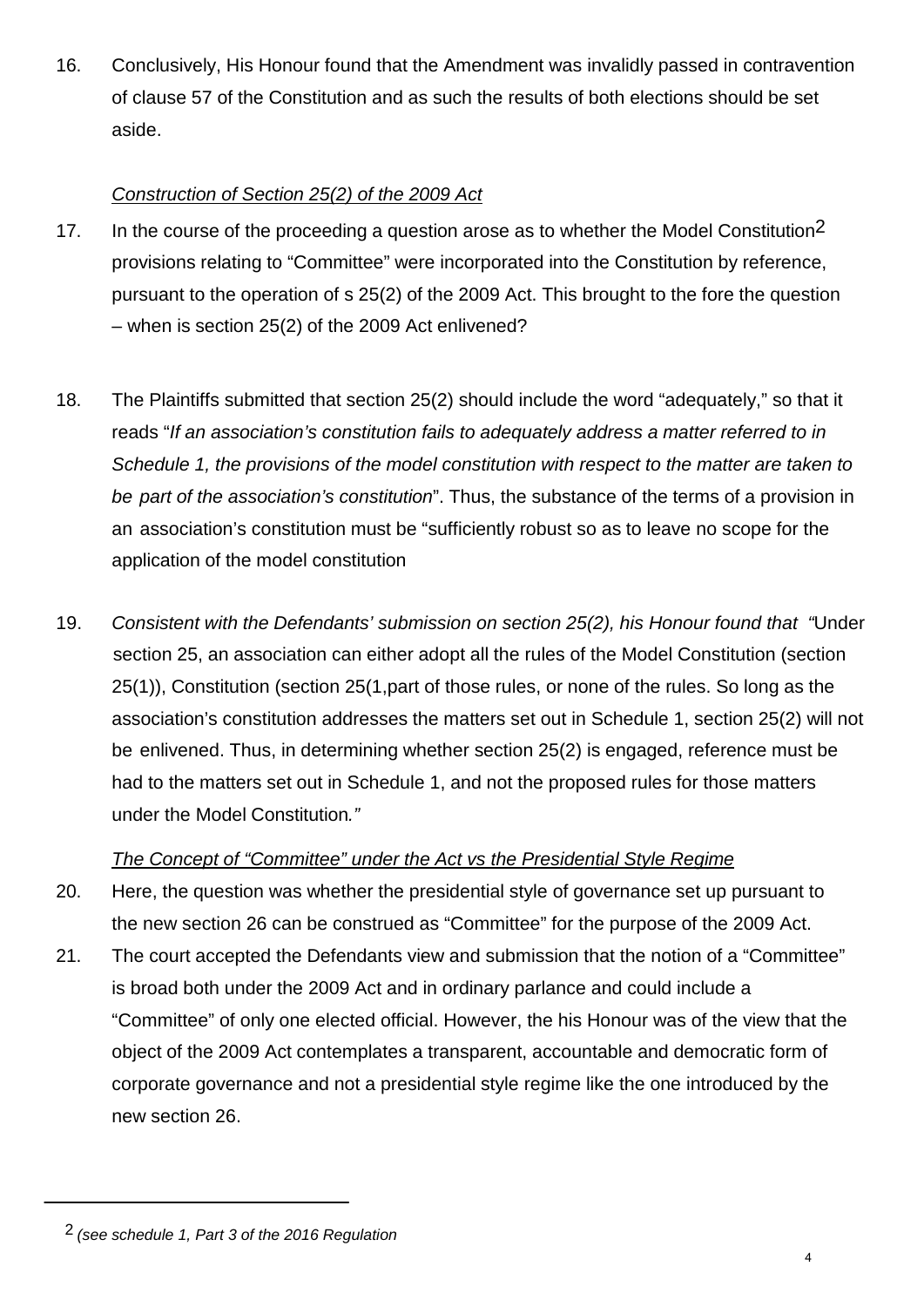## *Section 8 and the issue of Membership*

- 22. Section 8 of the Constitution requires persons who intend to become members of the Society to (i) make a written request to the Board of Directors, (ii) be accepted by the Board of Directors, (iii) voluntarily make yearly contributions to the Association, and (iv) abide by the rules of the Association.
- 23. The question that arose with respect to membership, following the Amendment and the new section 26, was whether section 8 could be construed to be effectively amended by implication, to provide that membership should be approved by the President only.
- 24. The court found that section 8 should be strictly construed given that the provision of the constitution governing membership of any organization is a fundamental provision.

# *The Question of Abbot*

- 25. One of the questions before the Court was who between the Second Plaintiff (*as advanced by the Plaintiffs*) and the Eleventh Defendant (*as advanced by the Defendants*) was the authentic Abbot. The Constitution is silent on the appointment of an Abbot. Prior to April 2017, the Second Plaintiff was the Abbot and the Eleventh Defendant was the Assistant Abbot. However, in April 2017, the December 2016 Team appointed the Eleventh Defendant as Abbot.
- 26. The Defendants accepted that the office of the Abbot was not an office subject to election by general membership of the Society but by virtue of his monastic office, ex officio, he is a member of the Management Committee: *Sengthong v Lao Buddhist Society of NSW Incorporated* **[2016] NSWSC 1408 at 49**
- 27. However, the Defendants argued that the question who is Abbot is subject to Buddhist law, whether written or unwritten. There was no expert evidence before the court to ascertain the laws governing the removal or appointment of an Abbot in accordance with monastic laws. Consequently, the Defendants queried whether the question was justiciable. The Defendants submitted that the question was a theological question and as such was not justiciable.

 Typically, a claim that calls for the determination of a purely political or theological question, rather than a legal question, may be characterized as not justiciable: *Ahmad v Chowdhury* **[2012] NSWSC 1452 at 63**.